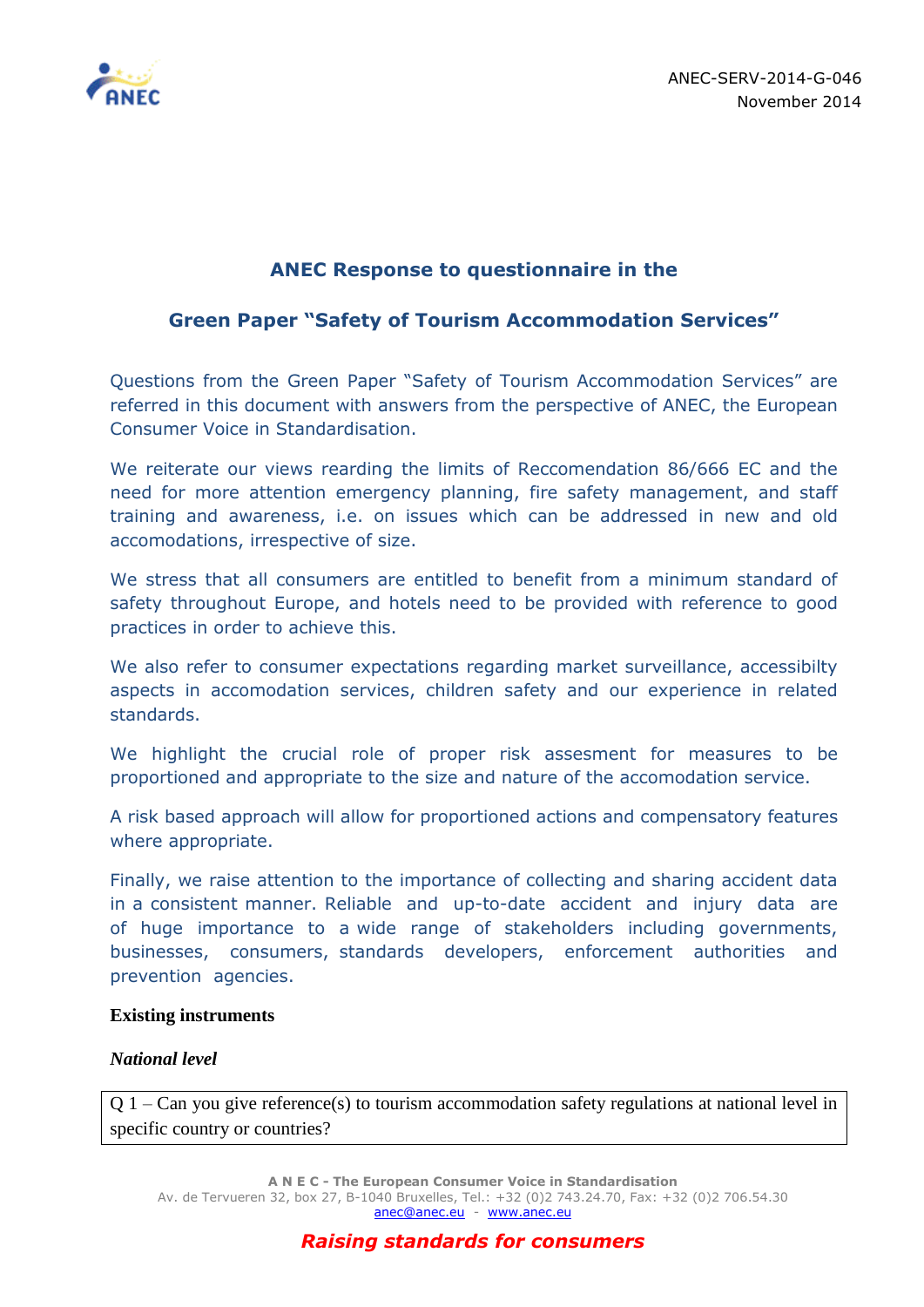

Q 2 – Do you consider that the existing rules at national level are adequately addressing risks and therefore efficiently ensuring the protection of consumers? Please indicate your reasons and any evidence to support your position.

Although some national rules may have been upgraded over the years and achieved a lowering of risks, there is no minimum level applied within Europe. Differences among national and local regulations addressing risks in tourism accomodation services can create lack of consumer protection as long as common minimum requirements aren't set. Consumers will expect to be safe in any accomodation across Europe, but there is no certainty to this.

At national level there are examples of countries where buisnesses work in absence of fire safety standards and fire services have no power to require changes in the absence of compulsory rules.

### *European level*

Q 3 – Is the existing 86/666/EEC Recommendation sufficient to meet the safety requirements in tourism accommodation safety?

The reccomendation of 1986 on fire safety in existing hotels cannot take into consideration more than 20 years' developments in the accomodation constructions and only applies to part of the establishments. ANEC would thus like to stress the importance of making sure that any updated legal text at the European level is applied to all hotels, not just to new, 'converted' or renovated ones. Moreover this Reccomendation was only related to the fire safety aspect.

ANEC considers that staff training, fire safety management, and emergency planning are areas which need to be improved and strengthened in any new regulatory approach.

ANEC has been addressing the gaps for services safety at European level and the need for a revision of the 86/666/EEC or development o a new legislative tool for many years now.

The debate on the revision of council reccomendation 86/666/EEC itself started among member states and institutions long ago. Already the 2001 Report of the Commission on the application of Council Recommendation 1986/666/EC highlighted that half of the countries surveyed had not accepted the measures of the Recommendation with retroactive effect and had "only applied the measures in the case of conversion or extension work". Moreover, the present Recommendation refers only to hotels with more than 20 beds. This omits a wide range of accommodation. The 2008 European Parliament Study on application of the Recommendation identified several policy options. Some stakeholders considered that an update of the Council Recommendation was not enough, and that a binding instrument in the form of a directive was needed. FTO/ABTA commissioned analyses of the implementation of the Recommendation in 2000 and again in 2009. These confirmed inconsistencies in implementation of the Recommendation (especially as some Member States applied it only to new or renovated hotels). More recently the 2013 study of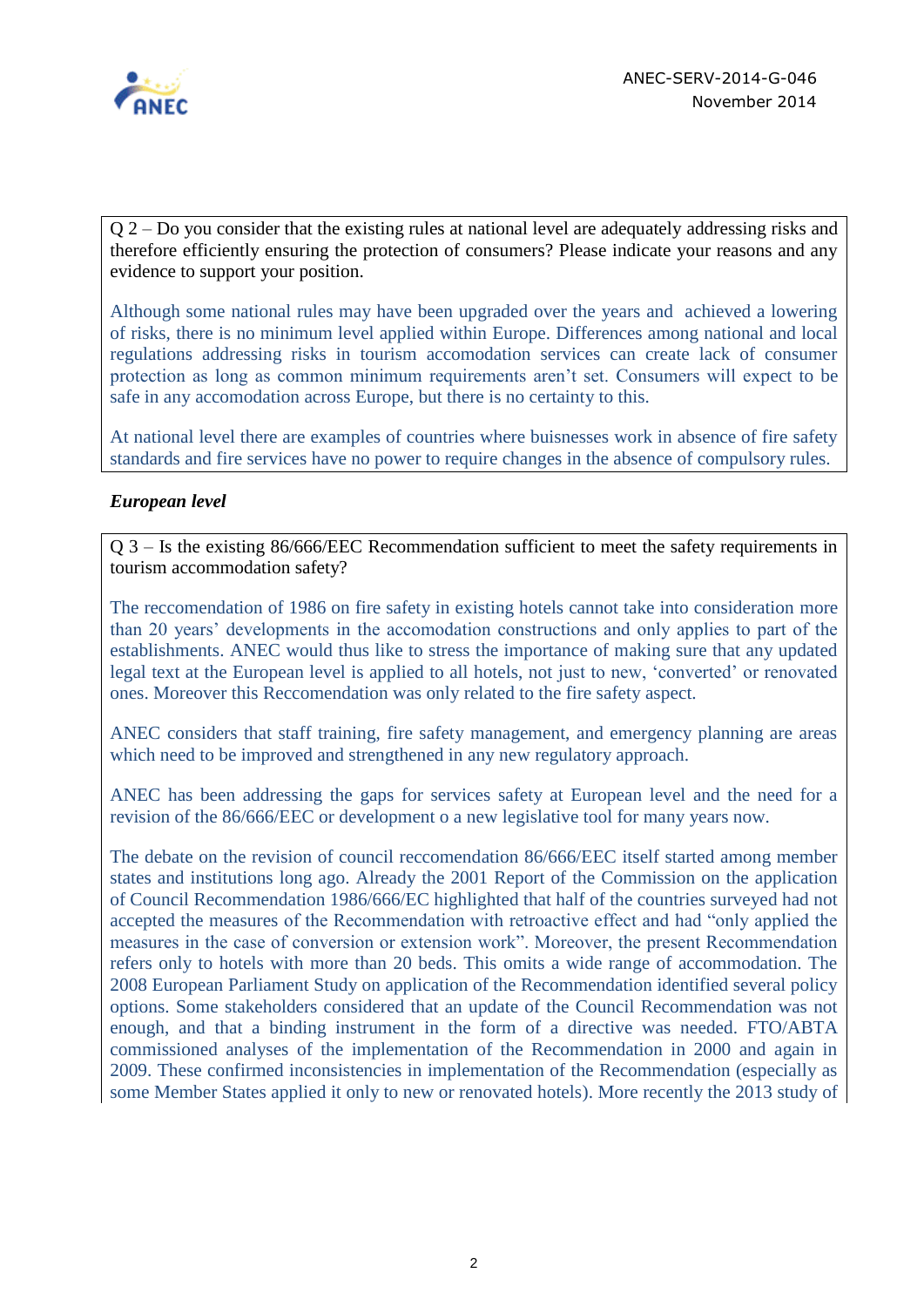

the European Parliament Briefing Paper: "Hotel Fire Safety - The case for legislation<sup>1</sup>" also made a case for legislation in this area highlighting the changes in the sector over more than 20 years.

Enforcement is clearly crucial for any safety measures to be effective.

Q 4 - If you have evidence of the opposite, which are the areas which need improving?

All consumers are entitled to benefit from a minimum standard of safety throughout Europe, and hotels need to be provided with reference to good practices in order to achieve this.

ANEC calls for legislation that covers emergency planning, fire safety management, and staff training and awareness, i.e. on issues which can be addressed in new and old hotels, irrespective of size. Stronger protection for people with disabilities is also missing.

### *Monitoring and enforcement*

 $\overline{a}$ 

It is relevant to know whether there are requirements for market surveillance in tourism accommodation safety-related legislation in Member States. Such requirements relate to obligations in terms of:

- 1. Establishment of authorities responsible for monitoring service safety and with powers to take appropriate measures,
- 2. Procedures for exchange of information on policy and regulatory developments,
- 3. Administrative cooperation between the authorities,
- 4. Systematic collection and assessment of data on risks of services,
- 5. Development of enforcement indicators for compliance monitoring

Q 5 – How are the existing rules enforced (by whom, when, how often, etc.)?

Responsibility for enforcement is at different levels of administration in different countries. This will add on incosnsitency of approaches.

Q 6 – How do you rate the effectiveness of the existing market surveillance mechanisms?

Market surveillance means different things in different countries. This leads to inconsistencies and, above all, sees insufficient resources available. As a result, the consumer expectation for safe products – let alone services - is not always met.

<sup>&</sup>lt;sup>1</sup> Briefing paper on Hotel Fire Safety from the European Added Value Unit of the Directorate for Impact Assessment and European Added Value, within the Directorate–General for Internal Policies (DG IPOL) of the Secretariat of the European Parliament. The paper was requested by the Coordinators of the Committee on the Internal Market and Consumer Protection.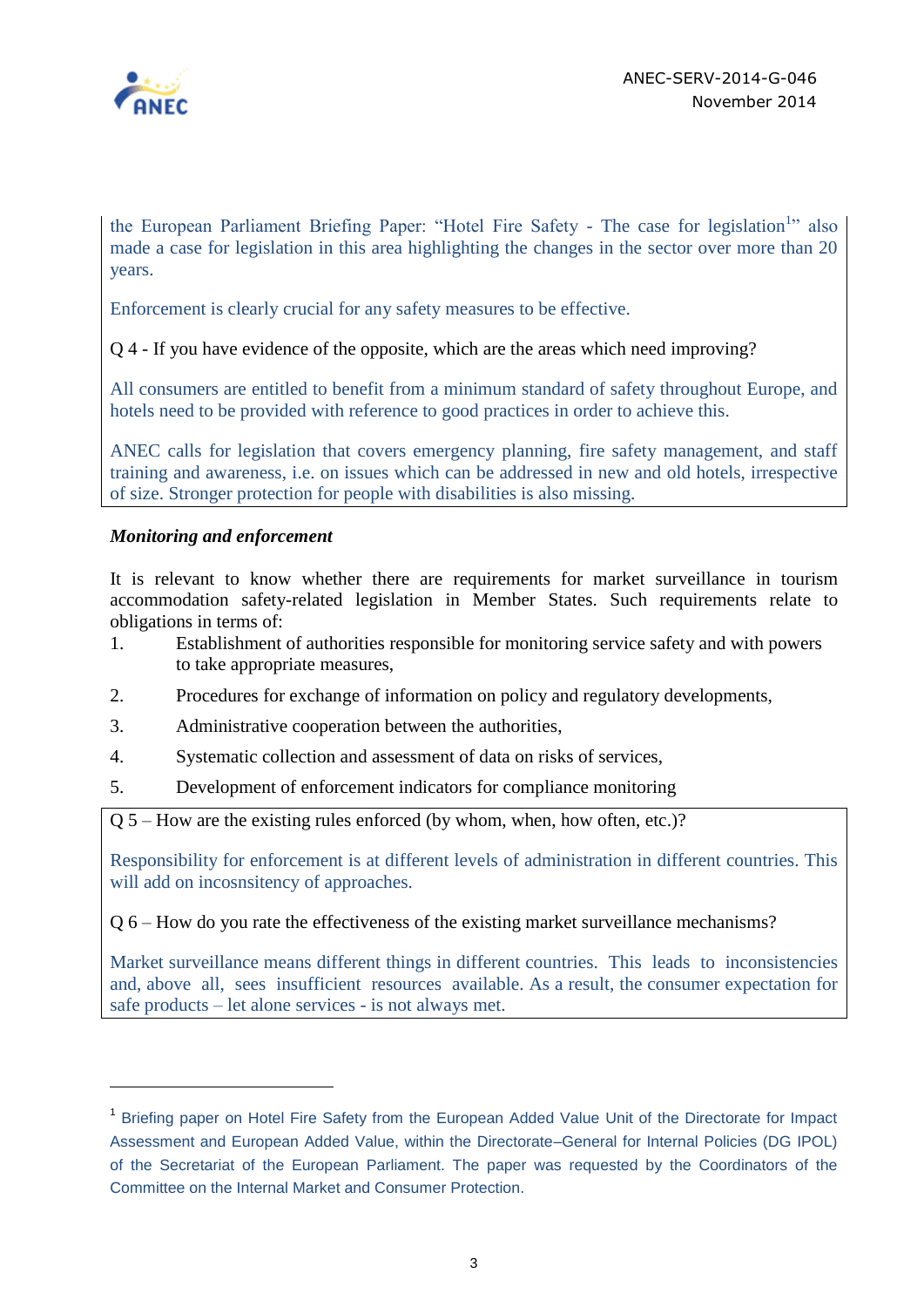

Q 7 – What are in your view the main issues related to enforcement of existing legislation? How could the implementation of existing instrument be improved?

Already in the products area, ANEC underlined there is an urgent need to establish a European framework for market surveillance in order to ensure a coherent approach to market surveillance activities across all EU Member States and to make more financial and human resources available for market surveillance activities. Enforcement is key and authorities need to commit to making enforcement as effective and efficient as possible. Our collective aim should be a costeffective level of safety that reflects the needs of both the consumer and the industry; and it is important that the level of safety is achievable by the industry and easily idenfiable by the consumer.

One of the ways more efficiency can be achieved is to train multi skilled enforcement teams instead of having inspections being done individually by fire inspectors, food inspectors, building inspectors etc. One inspector could be trained to look at a number of areas.

Q 8 –What areas do you feel could benefit most from more cooperation between Member States in the area of tourism accommodation safety? What would be the main challenges?

Exchange of best practices related to risk assesment, staff training, education about emergency preparedness. Collaboration on sharing of accident data would also be useful.

Enforcement would remain the main challenge.

### **Consistency of national approaches**

Any attempt to identify potential gaps in tourism accommodation safety rules which might be affecting consumers across the EU must be made from the perspective of the effectiveness of the extent and content of the existing instruments.

The actual safety level of a service is determined by the aggregate effects of the following main components:

- 6. Safety of the remises, structures and equipment used for providing the service;
- 7. Safety management (including risk assessment to evaluate the extent of the risk and take the appropriate safety measures accordingly);
- 8. Qualifications of the service provider;
- 9. Staff training;
- 10. Availability and quality of the information on safety aspects of the service provided to the users/consumers;
- 11. Availability of evacuation plans, emergency procedures and equipment to reduce damage in case of accidents;
- 12. Notifications to authorities on risks and accidents;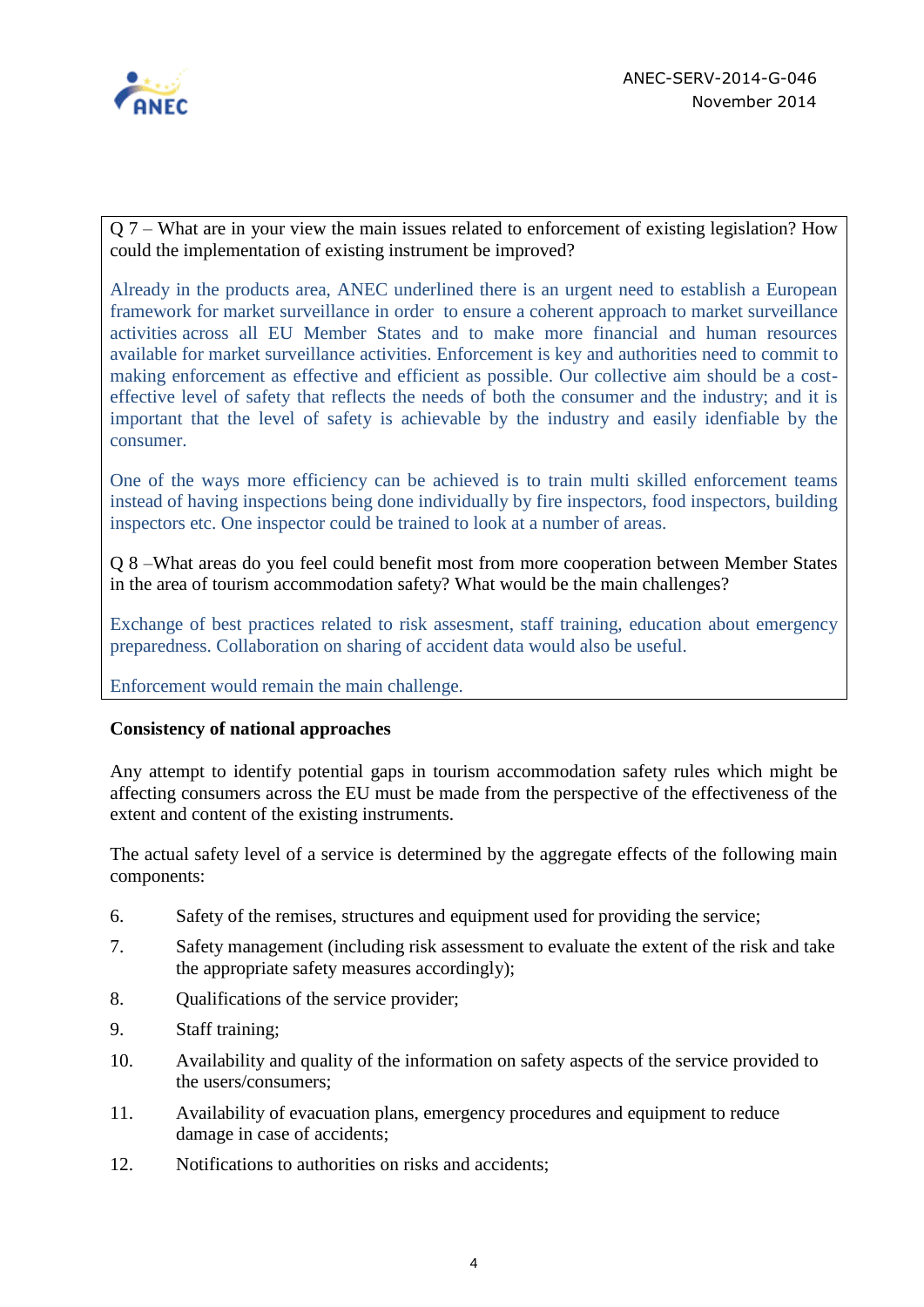

 $\overline{a}$ 

In particular, for tourism accommodation services special attention is needed for<sup>2</sup>:

- 13. A consistent definition of tourism accommodation premises (type, age, size, height);
- 14. Accessibility aspects;
- 15. Specific requirements for vulnerable consumers;
- 16. Fire related risks;
- 17. Carbon monoxide (CO) related risks.

Q 9 –How is tourism accommodation defined in your national relevant legislation? N.A.

Q 10 – Are the definitions of type, size, height and age of tourism accommodation establishments present in existing legislation suitable? N.A.

Any common defintion of hotel accomdation needs to be broad. Although it is important to have clarity on categories of accomodation concerned, we remind of the difficulties experienced in ISO in the attempt of standardising terms and definitions in the tourism area. A thorough investigation on common definitions would bias the focus from what is really important: how to improve safety of services provided in any paid for accomodation. The scope of the Green Paper should focus generally on paid for accomodation.

Q 11 – Are the requirements listed above present in the existing national legislation?

Q 12 – Would the consideration of requirements regarding CO (carbon monoxide) safety issues be beneficial? Please indicate the advantages for both consumers and enterprises.

Yes. Accident statistics indicate that carbon monoxide (CO) poisoning is the cause of several deaths each year. In addition, many other consumers become ill, realising that a faulty or poorlymaintained gas appliance is the cause, but such incidents are often not recorded.

Provisions for the installation, maintenance and operation of gas appliances in tourism accomdations is crucial to prevent accidents. Better reporting should also be among priority objective.

Q 13 – Is risk management integrated in relevant national legislation? N.A.

Q 14 – Is the difference in existing regulatory frameworks likely to affect the safety of tourists? Is this impact rather related to the enforcement of such framework? Could you please provide some concrete examples?

<sup>2</sup> Food safety issues are excluded from the scope of this paper as they are specifically covered by Regulation (EC) No 178/2002 of the European Parliament and of the Council of 28 January 2002 laying down the general principles and requirements of food law, establishing the European Food Safety Authority and laying down procedures in matters of food safety, OJ L 31, 1.2.2002, p. 1–24.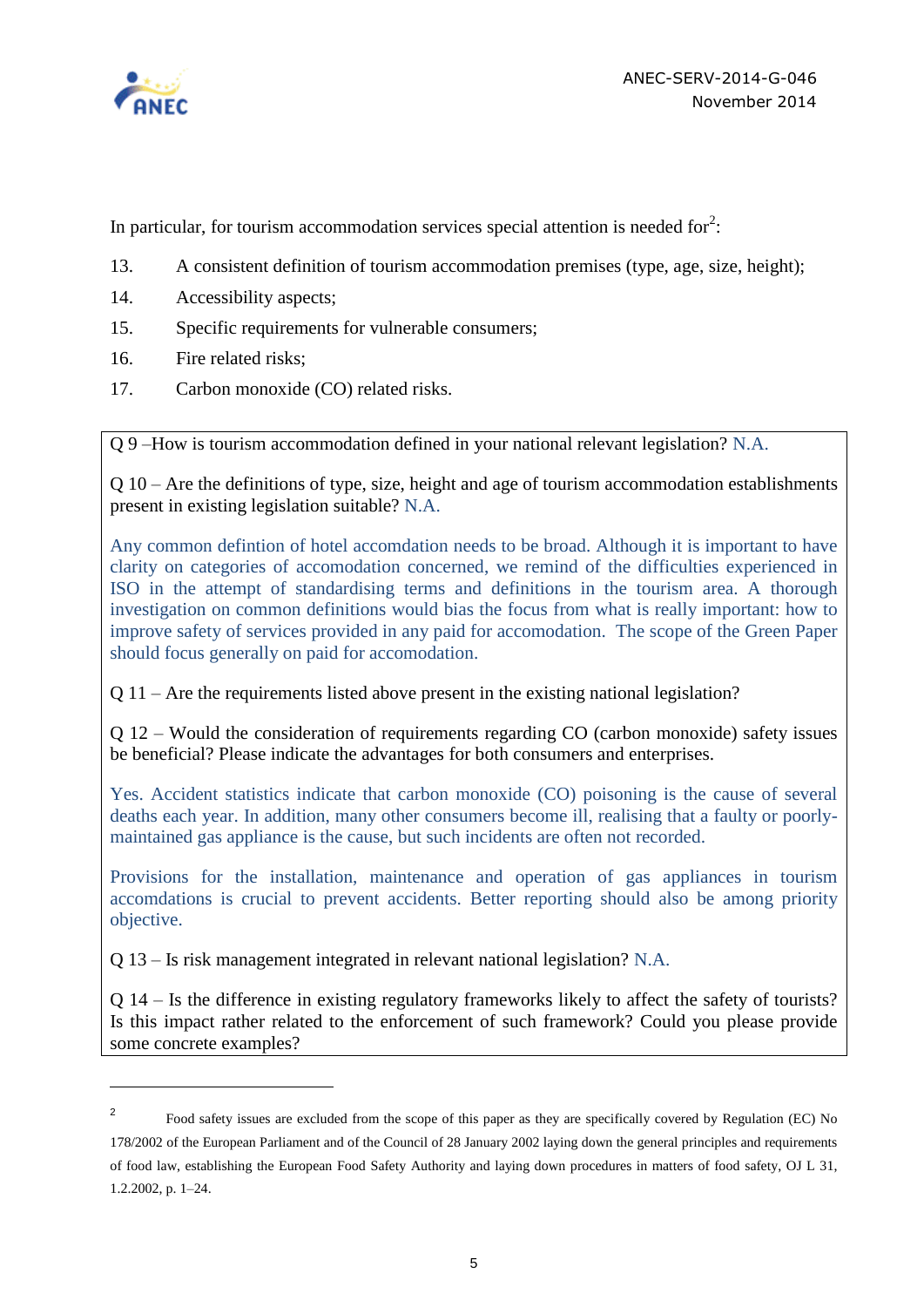

As expressed in answers above, the consumer will have an expectation to be safe anywhere in European paid for tourism accomodations. With currently fragmented requirements consumer safety cannot be ensured.

Enforcement is crucial at national level and that is both negative and positive for risk assessment. Risk assessment is thus an example of how basic principles need to be set for all countries possibly in a European or international standard for risk assessment.

### **Impact of the existing regulatory situation on the Internal Market**

Q 15 – Are the differences in the regulatory environments in the EU member States affecting tourism businesses, especially in their cross-border operations? Is this impact rather related to enforcement of the existing legal frameworks? Can you please provide concrete examples?

Large multi-national chains generally implement their own standards which are often high but the small independent organisations will need more guidelines to meet at least minimum statutory standards.

Companies working cross border will need to adapt to different requirements and we understand from the colleauges in the TASC campaign that they bear costs. For the consumer however it remains to be assured that the services offered are safe wherever they travel across Europe.

Accomodation providers that fail the safety requirements will also incur into costs for noncompliance and compensation for any accidents.

### **Cross-cutting aspects**

### *Small and medium-sized enterprises*

Q 16 - Please quantify the current administrative burden for tourism enterprises to comply with existing safety regulations. N.A.

Q 17- Please indicate what are the most burdensome/costly aspects for tourism enterprises to comply with national legislation on safety.N.A.

Q 18- Which are the main concerns of smaller tourism accommodation providers in relation to compliance with existing safety rules? N.A.

#### ANEC Comment:

The measures that would result from new legislation suggested by ANEC are probably already in place in hotels that are genuinely safe by meeting or exceeding legal requirements. The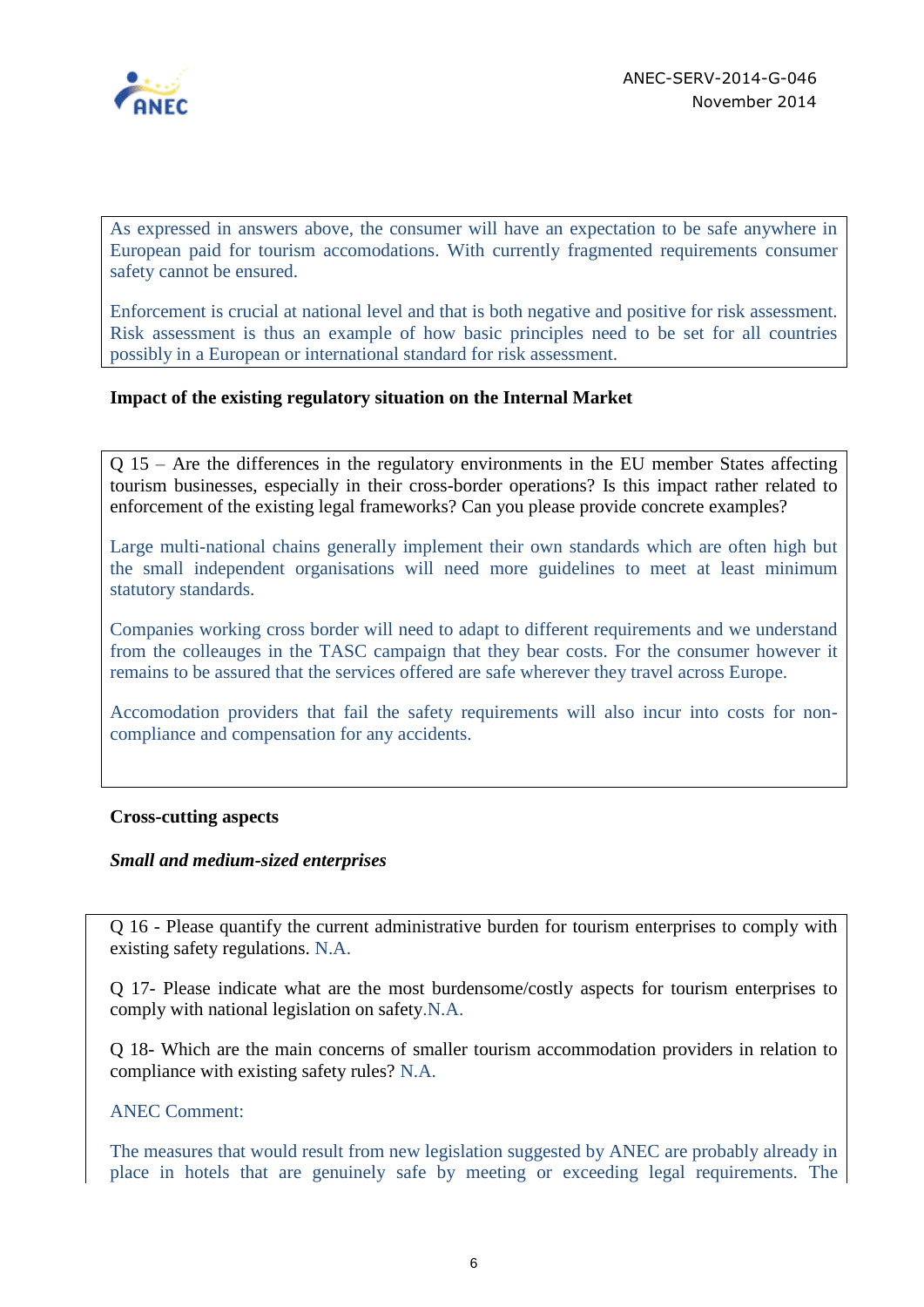

requirements ANEC is seeking are not meant to create an obstacle to hotels but support to the efforts they make.

### *Accessibility and vulnerable consumers*

Q 19 – How can the compatibility best be ensured of safety measures and rules with accessibility requirements which are relevant for persons with disabilities and older persons?

There is a need for a change in mindset to understand that accessibility is an added value for ANY tourist/traveller and in all parts of his/her trip. A tourist/traveller with special needs is also a mother with a buggy; a person with temporary disability (e.g. a broken leg); a person with allergies; any of us, as we luckily live in an aging society that will possibly be in sufficient health and wealth to travel when older. Tourism service providers in EU could use this to their competitive advantage.

Problems encountered by users with special needs are often due to lack of disability awareness training of tourism staff, leading for example to tourism facilities being advertised as accessible but being not, or possibly accessible for certain special needs but not advertised as such. Lack of access to on-line information is the first obstacle that needs to be overcome by tourists with disabilities, especially blind and visually impaired consumers.

It is therefore welcomed that studies commissioned by DG ENTR recognize these gaps and promote good practices. However we would regret it if no obligatory requirement are expected from providers on (e.g.) training for accessible tourism and related services provision further to the DG ENTR tenders for exchanges of good practices.

Regulations should allow the tourism experience to be a seamless sequence of accessible services from transport to all tourism offer (door to door). It would not be useful to have an accessible hotel or museum if the transport means to reach them are not accessible.

Regulation and standards should also allow for harmonized labels/symbols.

Q 20 – Beyond accessibility issues, which are in your view the aspects regarding safety in tourism accommodation for ageing population which should be considered?

Services markets can be expanded by addressing even minor impairements that elderly consumers can present. Beyond ensuring accessible routes as such, service providers should increase awareness and knowledge in the areas of: - usability of services and environmentsalternative format and layout of information- use of clear language in written or spoken communications (at all stages of service provision)

[CEN-CENELEC Guide 6](ftp://ftp.cencenelec.eu/EN/EuropeanStandardization/Guides/6_CENCLCGuide6.pdf) 'Guidelines for standards developers to address the needs of older persons and persons with disabilities' is a public document that provides very useful examples of main factors that need to be taken itno account when making services or products adaptable to different users.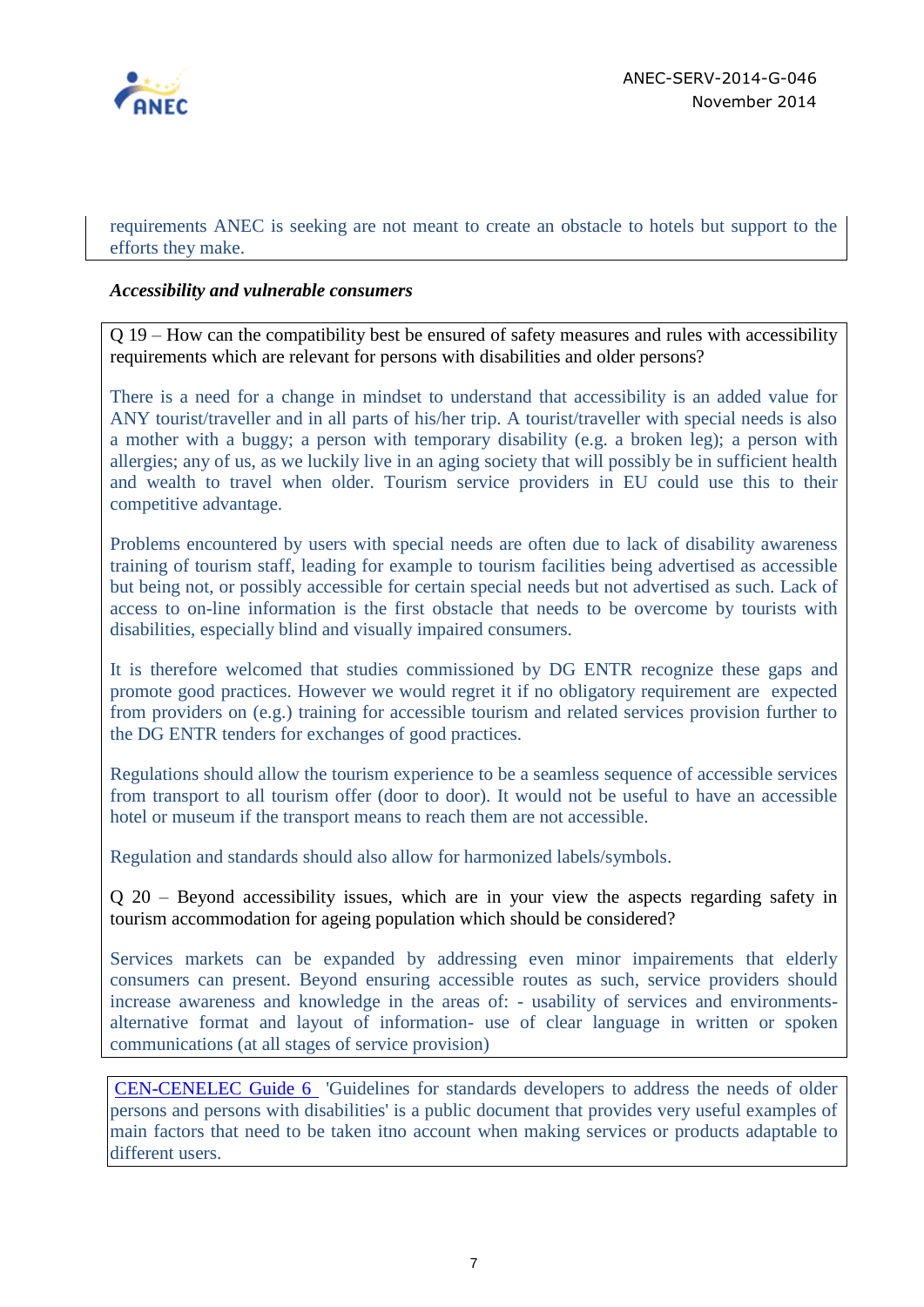

ANEC has had a leading role in raising awareness in standardisation bodies about the use of this guide.

The recent ANEC Position Paper: [How standardisation can support the silver economy: Wiser](http://www.anec.eu/attachments/ANEC-DFA-2014-G-021.pdf)  [standards for an ageing world'](http://www.anec.eu/attachments/ANEC-DFA-2014-G-021.pdf) gives for more information about how ANEC has been focusing among its priorities on accessibility, and safety of people with disabilities and older people. In the paper ANEC expresses regret that standards tend to focus on mainstream consumers and do not always address the needs of the older consumer. However, ANEC believes both standards and legislation need to be inclusive and standards can play a big role in making services safe and accessible to all consumers, whatever their age and ability.

Q 21– Beyond accessibility issues, which are in your view the aspects regarding safety in tourism accommodation for people with disabilities which should be considered?

Accommodation safety is an aspect where at least minimum common safety requirements are expected all over Europe. Not only the access to all should be ensured, but also access to information at all stages of the service provision and - most importantly the safety of evacuation of each tourist.

Information provision should be available in alternative formats so as to be accessible by all consumers, irrespective of their abilities (e.g. print format, on-line content, audio and video formats). Information provided over the Internet (including downloadable documents) needs to be accessible for visually-impaired people or others who use assistive technology to access information on websites.

Q 22 – Which are in your view the aspects regarding safety in tourism accommodation for persons under 15 which should be considered?

- safety of balconies and glass doors, safety of swimming pools, safety of leisure activities

# **Safety of balconies**

Accidents involving children falling from balconies and in swimming pools have brought ANEC to carry out research on children climbing skills and participate in standards related to Requirements and test methods for hardware for windows and balcony doors. Since 2004, ANEC has been studying the climbing skills of children in order to gain a clearer understanding of how children learn to climb and what are their precise abilities. In 2009 the ANEC study has shown the design of certain barriers, intended to prevent falls, may actually encourage falls through providing a framework on which a child can climb.

Until the ANEC study, it was thought that a simple barrier of 1,1m in height provided sufficient safety for children up to 5 years of age. However, the latest ANEC study has shown that a simple barrier of this height stopped less than half of the children tested.

More and more there are national standards for balconies and stairs barriers. New hotels being built today usually have safer balconies. The problem remains with older facilities and also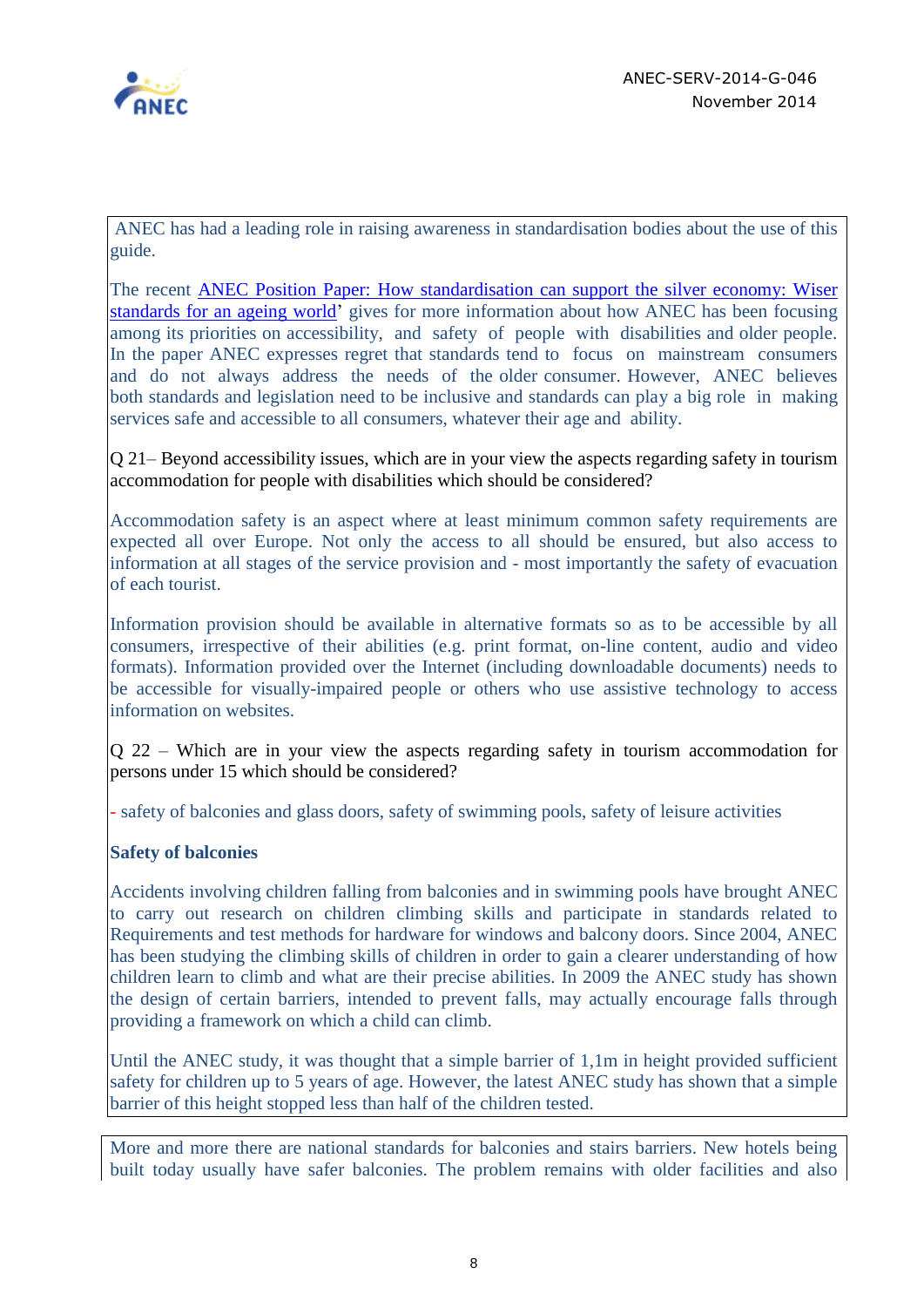

SME's providing accommodation. Better risk assessment and changes (and market surveillance) may be required in many cases.

The height of the barrier and making it difficult to climb seems to be even more important around **swimming pools**, to prevent drowning as often the child is attracted by the water. Other safety measures for swimming pools is the protection of the access to it, or the mandatory presence of a life guard during operating hours.

**Glass doors** – again this is linked to building and accessibility regulations: not only the glass should be resistant to impact or if it breaks should not create sharp and cutting edges (laminated or tempered glass), but also big glass panels should have warning signs at children's eye level. Often building or accessibility regulations only require these markings at adult's eye level.

Another issue concerning child safety in hotels is the **safety of leisure activities and equipment** – playgrounds, trampolines, inflatable equipment – often not in compliance with European standards. Our members referred of hotels over Europe (even luxury ones) where cheap solutions often without maintenance are chosen for kids areas. Also the **child care articles** that are offered to consumers, in particular in older premises, are often not in compliance with European standards (cots, highchairs, booster chairs, etc…) and/or they are old, not well maintained and with hygiene issues.

More recently ANEC supported the draft Commission Implementing Decision on the compliance of EN 16281:2013 for consumer fitted **child resistant locking devices** for windows and balcony doors with the general safety requirement of the GPSD and that its reference would be published in the OJEU.

These areas show how wide is the difference between product safety being dealt with at regulatory level with the GPSD and standards underpinning the safety requirements sets in European legislation.

In contrast to the European system of product safety, based on legislation supported by standards, there is not such a comprehensive legal framework for the safety of services at the European level.

### **Information provision before the booking**

Correct and precise information on risks and safety issues to the consumer prior to booking is of utmost importance. The consumer needs to know there is a swimming pool with/without professional supervision, a beach with / without supervision with/without practice of surfing activities (there are risks involved), there are insects (so if if a consumer has an allergy, he should make an informed choice before choosing the place where he/she is going…).

# *Data on injuries and accidents*

Q 23 – Do you have data or quantitative evidence on injuries and accidents pointing to safety issues in tourism accommodation? If yes, please provide such data or evidence.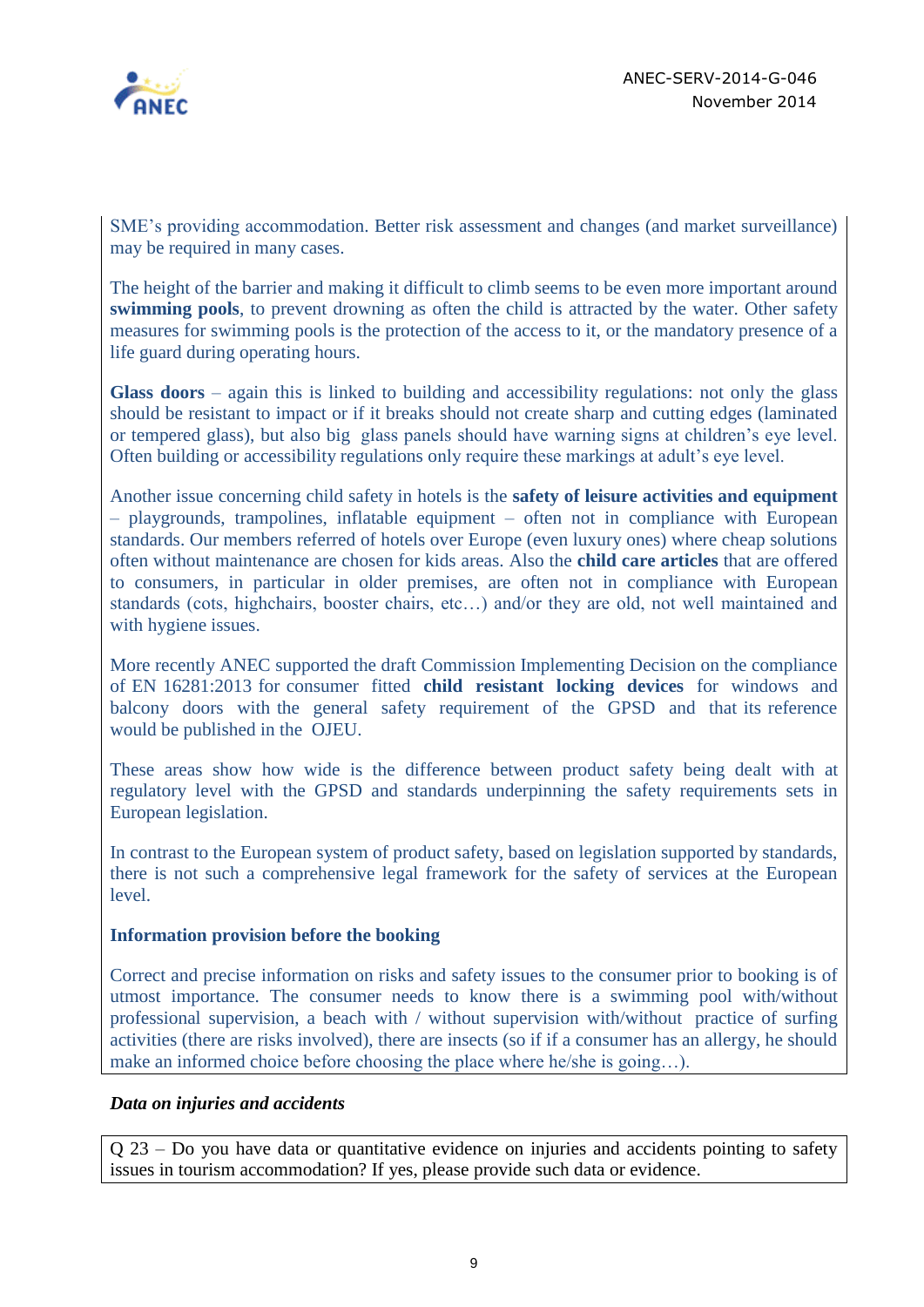

- Insurance companies should be encouraged to share data wth institution.

Q 24 – Which are in your view the main challenges related to the collection of such data and how can they be best addressed?

Collection of data is fragmented. Different collection methods exist and data are therefore difficult to compare.

Reliable and up-to-date accident and injury data are of huge importance to a wide range of stakeholders including governments, businesses, consumers, standards developers, enforcement authorities and prevention agencies. These data are critical in the setting of priorities; the development of policy; the determination of preventive actions and public awareness campaigns; the understanding of risk; the design of safety into new products; and the development of standards. Data are also needed to evaluate the effectiveness of preventive measures and therefore determine the value of further investment in prevention strategies.

Q 25- In your view, to what extent does reluctance to make available data on accidents and injuries due to possible reputational costs may have an impact on safety issues?

Safety is not a competitive issue! It may be the case for some enterprises that they prefer not to report accidents to avoid reputational issues (also through online reviews), however, it should become a legal requirement that accidents are recorded.

Lack of consistent data should not prevent institutions from taking preventive measures on the short term.

Q 26 – What would in your view be the most appropriate and effective system to collect minimum harmonized data on accidents and injuries?

In March 2013, ANEC and 27 other European associations from across the economic & social spectrum, joined forces to call on the European Commission to establish a pan-European Accidents and Injuries Database. As co-leader of the coalition with EuroSafe, ANEC is convinced such a system would help define preventive measures and aid the assessment of the effectiveness of those measures. Moreover, the costs of creating the system would be vastly offset by reductions in health care costs.

An adequately-funded, single European database would prompt significant decreases in the costs associated with the medical treatment of injuries. Such a European injury and accident database would require a representative sample of emergency centres to record the cause of such accidents. Using this resource, national authorities would then pool and collate the data into a European system, helping manufacturers to adapt their products, providing a basis for public awareness-raising campaigns, assisting legislators and surveillance authorities and standardisers to make more informed risk assessment decisions and developing better product standards.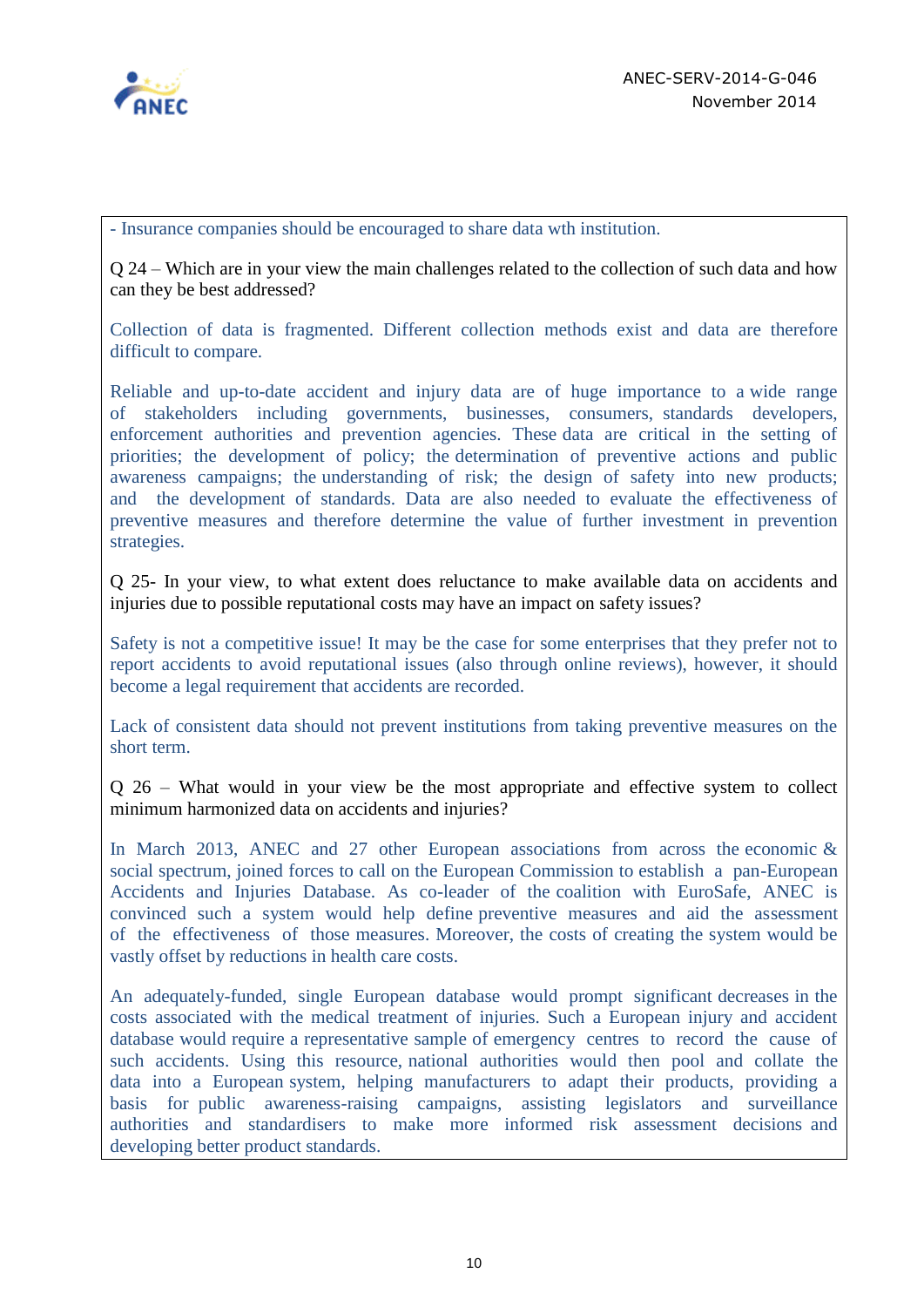

We also responded and follow with interest the initiative of DG SANCO for a European Commission Survey 'A European map of systems for accident and injury data collection'.The Virtual tourism observatory developed by DG ENTR can also be used for specific collection of data in the tourism area.

# *Standards*

Q 27 – How would European safety standards help improve consumer safety in tourism accommodation? What would be the main drawbacks? Please elaborate your answer both from a national and a European perspective.

ANEC believes that the only way to achieve a minimum common level of safety in accomodation services is for the EU Commission to propose legislation that would cite formal European standards, published by CEN/CENELEC and developed with the participation of all interested parties. Formal guidance should also be provided to accomodation service providers on the prevention of risks and safety management.

Q 28 – If you have examples of national standards regarding tourism accommodation safety, do you have evidence that they have helped improve safety levels for consumers?

CEN and CENELEC certainly have useful insights of existing formal documents both at European and international level. We bring the example of ISO 16732-1 Fire safety engineering – Fire risk assessment. This international standard is for use by fire safety practitioners. The principles and concepts can be applied to any fire safety objective including safeyt of life and conservation of property for example.

# *Skills and training*

Q 29 – Is dedicated fire safety/safety training for tourism accommodation services regularly provided in national curricula or in vocational training? If so, what subjects are covered?

We draw attention to the initiatives of DG Enterprise on professional skills in the tourism area aiming at the development of a tourism skills competences framework: [http://ec.europa.eu/enterprise/sectors/tourism/skills/index\\_en.htm](http://ec.europa.eu/enterprise/sectors/tourism/skills/index_en.htm)

Q 30 – Are there specific job profiles dedicated to safety in tourism accommodation? If so, what subjects are covered?

Different approaches of large companies versus smaller organisations shoud be taken into account.

### **Most appropriate level and instruments to address safety**

*Level*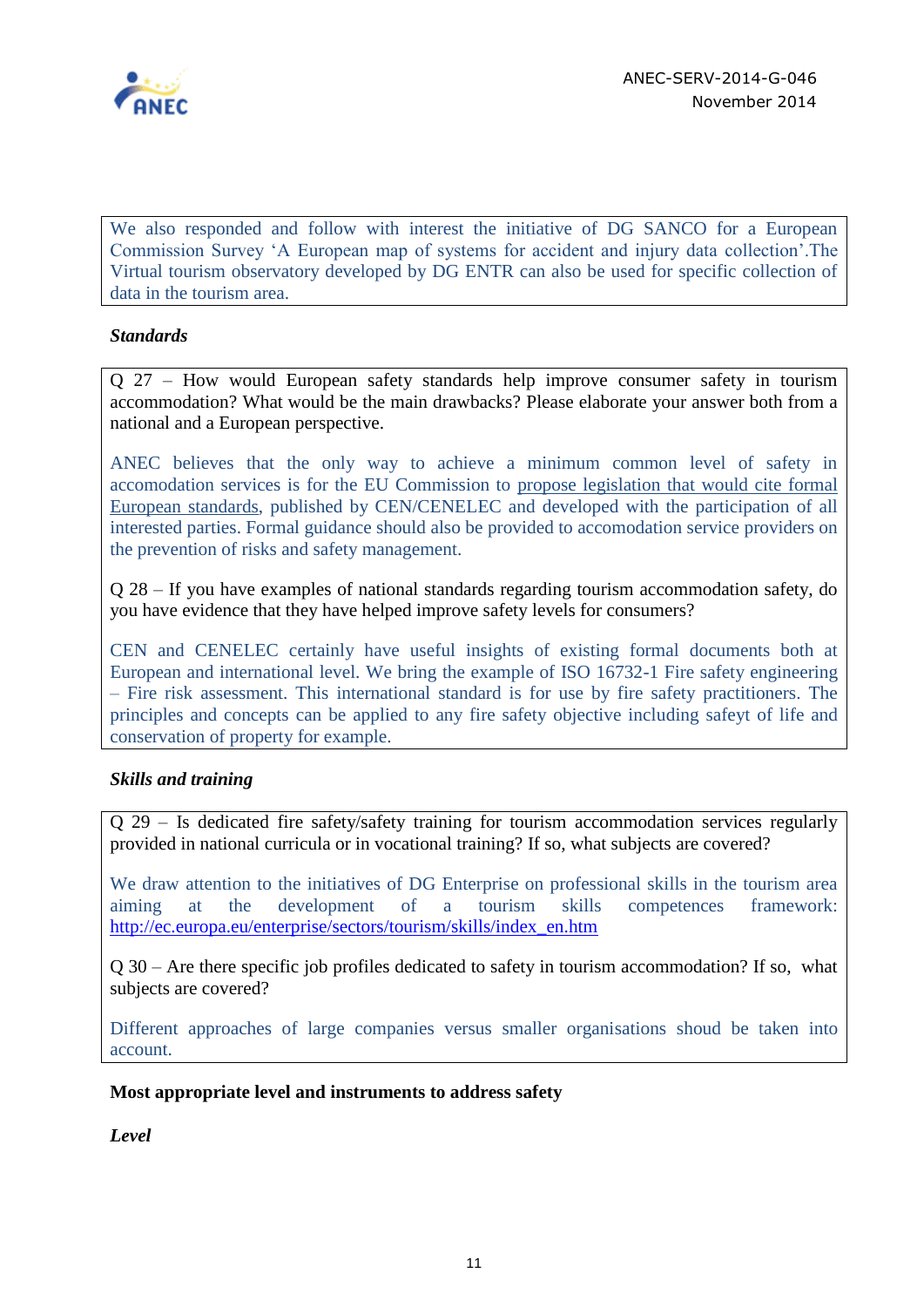

Q 31 – Do you have evidence against/in favor of the effectiveness of addressing safety in tourism accommodation at national/local/European level?

What is evident also from the background of this green paper is that there is a lack of a EU-wide regulation to harmonise minimum levels of safety with which accomodation providers are obliged to comply. Within the EU there are many different rules and laws at national level for the safety of services.

The lack of common regulation does not allow for the consumers to be aware of the safety levels of accomodations they stay in and leads to increased costs for the businesses operating cross border.

Q 32 – Which would be the advantages of approaching safety issues at national / local / European level, both from a consumer and a service provider perspective? Which would be the main disadvantages?

Tourism is by nature a cross-border activity, therefore safety of these services should be addressed by minimum common requirements at the European level, so that consumers can be aware of what is the least safety condition they should expect.

Certainly member states should remain free to take further steps that go beyond the common minimum safety levels.

Moreover national and local enforcement and monitoring remains crucial.

Q 33 – Which would be the advantages of European legislation in terms of improved safety levels on tourism accommodation safety?

Consumers' safety would be improved by common minimum requirements and businesses would reduce costs for their compliance to rules.

Q 34 - Could the same advantages be achieved by improving enforcement and/or market surveillance of existing national legislation?

Considering these aspects alone would not be sufficient. It would mean only looking at the existing safety requirements that we know are not good enough in some countries.

Improving the enforcement and market surveillance is a complementary objective to be achieved at the national level.

European institutions would need to set a better and more practical framework together with better enforcement guidance. The enforcement process would need to be more open and transparent and allow the consumer to be able to identify accommodation that meets these standards and also have an effective complaints procedure.

# *Alternative instruments*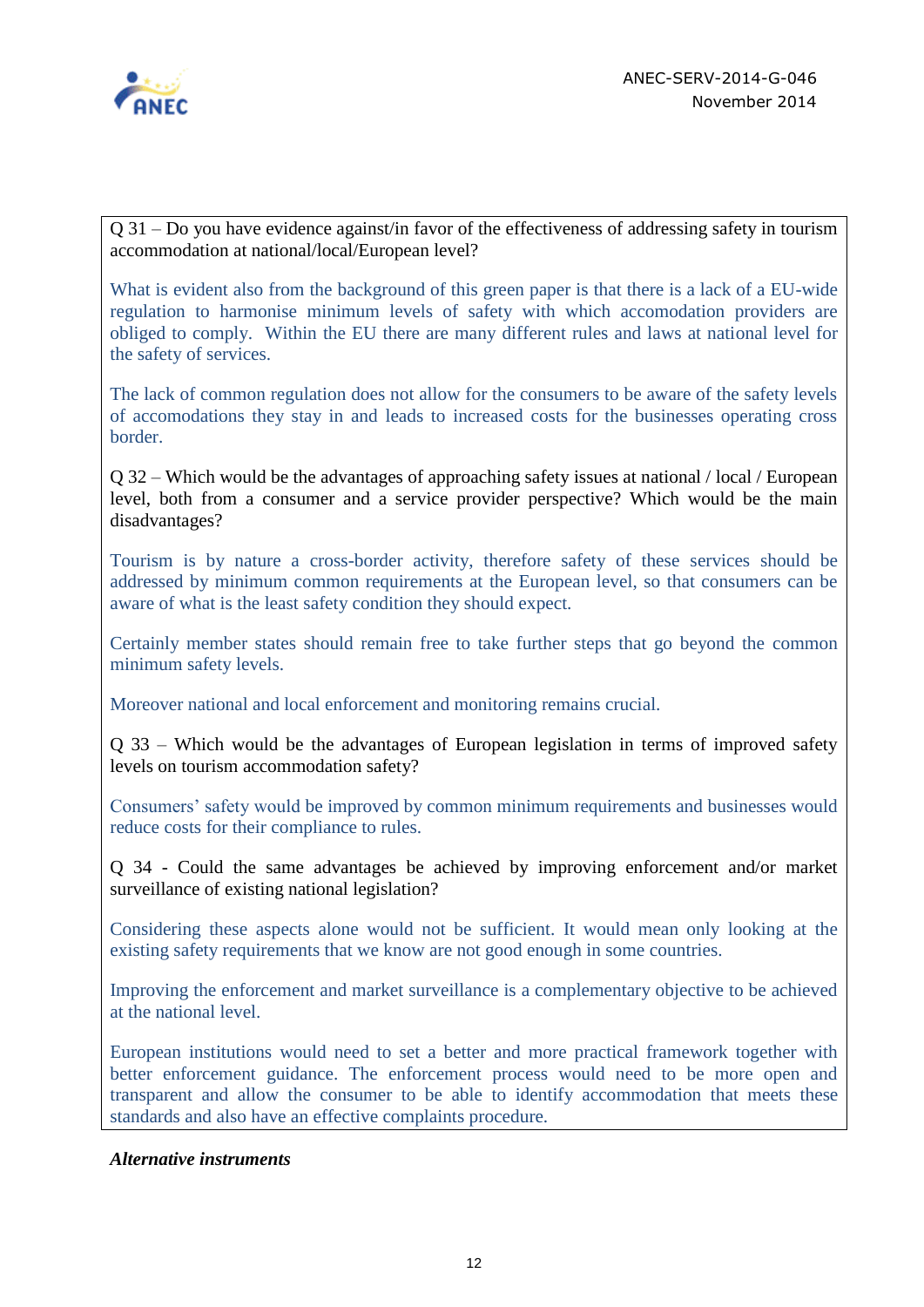

Q 35 – What experiences have been gained by using non-regulatory approaches in your country?

Q 36 - Which would be the practical advantages of the use of self-regulation at European level?

We don't see practical advantages in using self-regulation in the area of safety. The Reccomendation 86/666 on hotel fire safety and MBS methodology proved the limits of voluntary approaches in the area of hotel fire safety. European standards are also voluntary and therefore would only have a strong value when cited in legislation.

Q 37 – What would in your view be the role of the Commission or other EU institutions in the context of self-regulation?

European institutions need to acknowledge the limits of voluntary instruments in ensuring a minimum level of safety in services provision in Europe.

Q 38 – Could the MBS Methodology be used as a basis for the compilation of best practices and the identification of self-regulatory norms, with appropriate adaptations?

The MBS methodology could provide the reference document for development of European standards developed with balanced representation of relevant stakeholders in European standardisation bodies and implemented in all Member States.

Again, standards would need to underpin a new legislative tool and not be standalone documents.

Q 39 –Which adaptations to the self-regulatory instruments currently in place would be necessary to fully achieve their objectives?

European standards are the preferred tool when legislation needs to be supported by specifications. This is also in accord with the Standardisation regulation.

Q 40 – What is the most effective way to monitor voluntary safety measures?

We question the use of voluntary measures in the area of safety. Even if there was an effective way to monitor voluntary measures these would still not apply to all providers nor any effective measure could be taken for non-compliance.

Q 41 – What are your views on knowledge sharing regarding voluntary tools across the EU (benefits/drawbacks, potential difficulties, success stories, etc.)?

Only those providers who already have good safety policy in place would be incentivised to participate in voluntary initiatives, with the others not being controlled.

Moreover a consumer would have no way of identifying safe services. We believe safety should not be considered as an optional aspect of service provision. A publicly available database of compliant hotels may also be conceived to incentivise service providers to abide by any new legal requirement on safety of services.